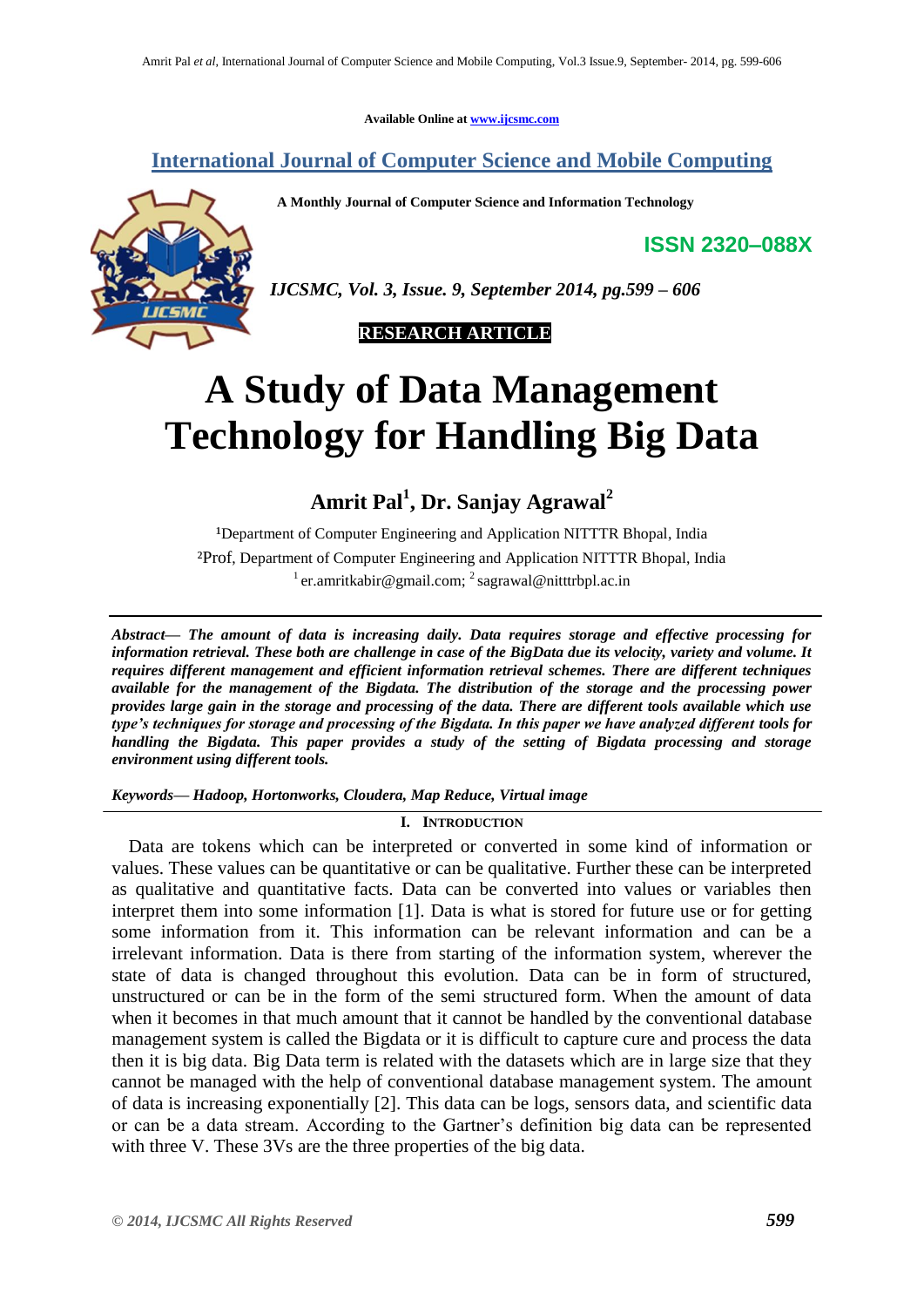

Figure 1. Big Data Growth and Challenges [3]

Figure 1 shows the growth of Big Data and also the percentage of challenges in different aspects of the Big Data [3].

#### **II. RELATED WORK**

There are number of BigData solution Available. Hadoop Distributed file system provides a distributed storage for the storage of the data in a distributed manner. Map reduce provides the distributed processing if the data [4]. Hortonworks uses this concept of for handling the Big Data [5]. Study shows Big Data can be used in different area like healthcare [6] education sector etc, it requires technological development. The cluster for handling Big data are setup by big vendors which provides data analytics services. In this paper we are concentrating toward setting the cloud processing environment using different tools and techniques.

# **III.BIG DATA HANDLING**

There are different technologies available in the field of big data handling. In this paper setup different big data solution is done and the complexity in there setup is discussed. There are some issues in the setup of one technology with respect to other technology. All these issues are discussed and setup of the big data solution is done.

# *A. Hadoop*

Hadoop is an Apache project. Hadoop have many more projects under its umbrella. Mainly there are two main aspects of the Bigdata.

- The storage of the data
- The retrieval of information and the processing of the data.

These two requirements are efficiently handled by the Hadoop. The information retrieval is handled by the map reduce and the storage of the data is handled by the Hadoop distributed file system. The Hadoop works efficiently in clustered environment. The development of the Hadoop cluster requires nodes connected by the communication channel like a simple LANs. There are two type of the installation that be done in case of the Hadoop, the single node and the multimode architecture of the Hadoop cluster. The main component of the Hadoop installation of is name node, data node, secondary name node, job tracker, task tracker. In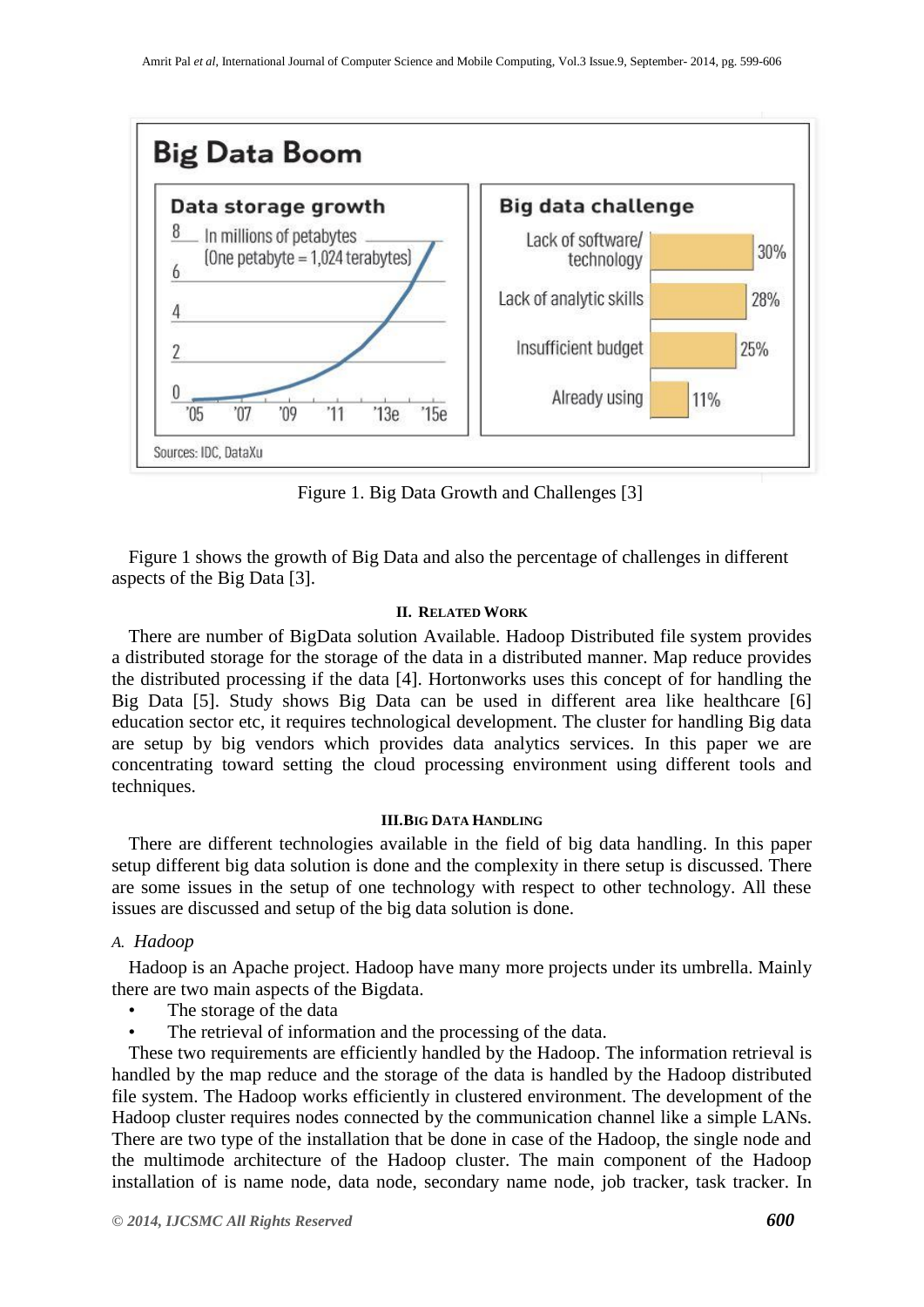case of the single node all these resides on a single node and in case of the multimode case these are on different nodes. The specification should be done in different file for configuring the Hadoop cluster. The source code for the Hadoop is available at Hadoop website. The configuration of the Hadoop cluster requires setting in the files like core-site.xml, mapredsite.xml, hadoop-env.sh and also in the bash file of the system. Hadoop can be run on Linux operating system. The source code contains the setting for both the Hadoop distributed file system and for the map reduce. We have done the configuration on the Ubuntu system.

#### *B. Hortonworks*

Hortonworks provide there solution for dealing with the big data. They provide Hadoop for big data management. It is started in 2011 by twenty four engineers. The best thing about the Horton works is that they provide you with a fully functional Hadoop big data solution which is packed in a virtual machine disk. For using it we just need to add this to the virtual hypervisor tool which we are using and run this machine it will do all task by itself. Examples are Oracle virtual box. Oracle virtual box is freely available for download on the oracle website. It is easy to use and install. We show the screen shot below which provides steps for adding the disk to the virtual box. We have used Hortonworks\_Sandbox\_2.0\_VirtualBox. It is an .ova extension file. It can be downloaded from [7] Hortonworks website easily. It is freely available. We have used a dell system with, 4GB RAM, Intel Xeon, 64 bit window 7 system with 1 TB disk space. When it is downloaded we need to add it in the virtual box. For this we need to create a virtual machine and in the settings at storage tab set the path of the .ova image file that is downloaded from the Hortonworks website. The figure 2 below shows the setup. This also shows the size of the disk can be expandable to the 50 GB and this expansion takes place as the data.



Figure 2 Virtual Box Setup

It uses Centos platform the starting screen of the virtual machine output is shown in the figure3.

There is an issue of secured login in the Hadoop. The apache Hadoop also provide access to different secured login techniques. These techniques should be separately implemented and configured on the Hadoop setup.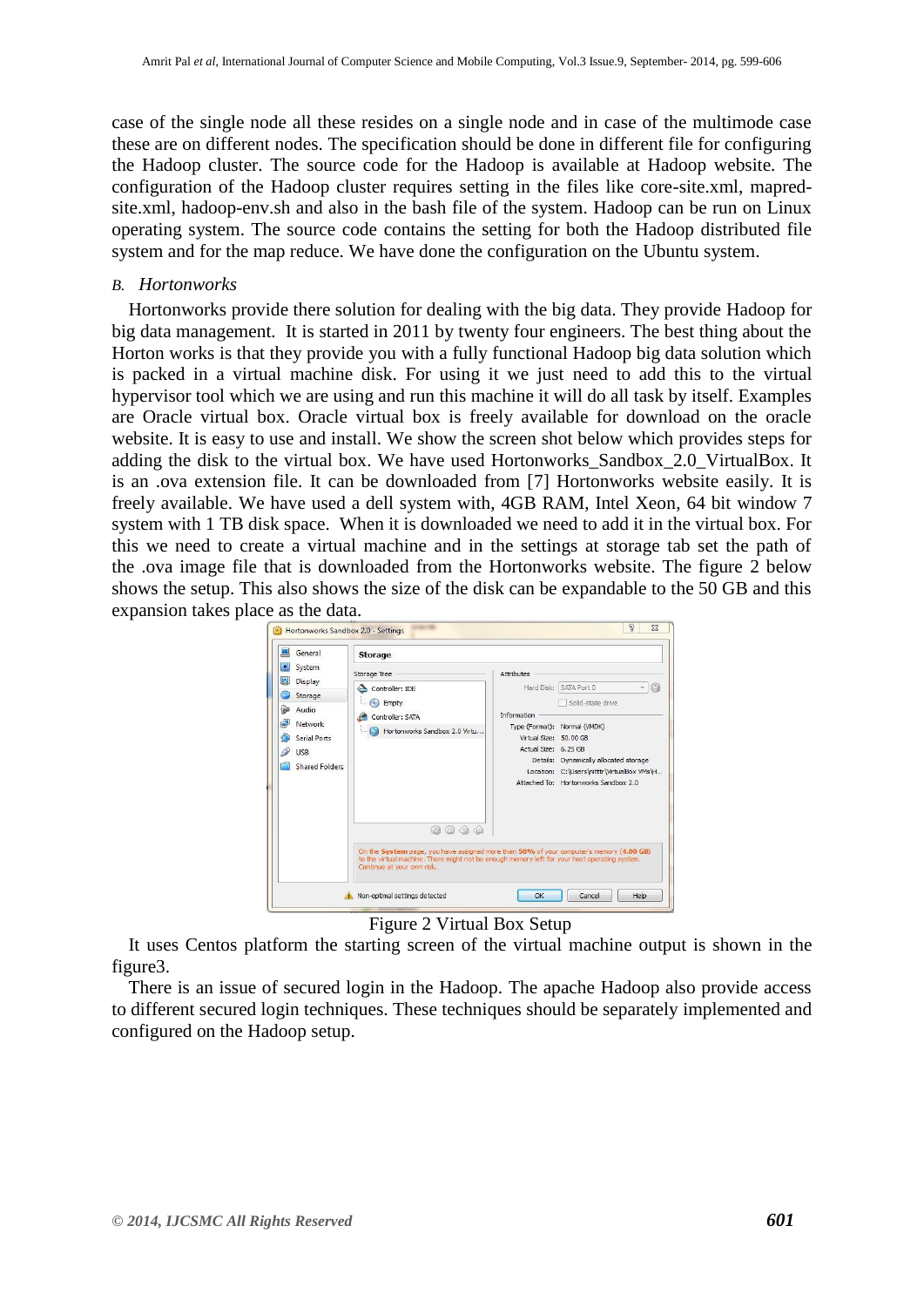| Hortonworks Sandbox 2.0 [Running] - Oracle VM VirtualBox                                                              |   |           | $\Box$<br>$\blacksquare$ | $\Sigma$ |
|-----------------------------------------------------------------------------------------------------------------------|---|-----------|--------------------------|----------|
| Machine View Devices Help                                                                                             |   |           |                          |          |
| Welcome to CentOS                                                                                                     |   |           |                          |          |
| Starting udev: piix4 smbus 0000:00:07.0: SMBus base address uninitialized - upgr<br>ade BIOS or use force_addr=0xaddr |   |           |                          |          |
|                                                                                                                       |   |           |                          |          |
| Setting hostname sandbox.hortonworks.com:                                                                             |   | nк        |                          |          |
| Setting up Logical Volume Management: - 2 logical volume(s) in volume group "vg<br>sandbox" now active                |   |           |                          |          |
|                                                                                                                       | г | BR 3      |                          |          |
| Checking filesystems                                                                                                  |   |           |                          |          |
| /dev/mapper/vg_sandbox-lv_root: clean, 119794/3055616 files, 1343708/12212224 bl<br>ncks                              |   |           |                          |          |
| /dev/sda1: recovering journal                                                                                         |   |           |                          |          |
| /dev/sda1: clean, 38/128016 files, 48130/512000 blocks                                                                |   |           |                          |          |
|                                                                                                                       |   | ПR        |                          |          |
| Remounting root filesystem in read-write mode:                                                                        |   | ĤК        |                          |          |
| Mounting local filesystems:                                                                                           |   | <b>OK</b> |                          |          |
|                                                                                                                       |   |           |                          |          |
|                                                                                                                       |   |           |                          |          |
|                                                                                                                       |   |           |                          |          |
|                                                                                                                       |   |           |                          |          |
|                                                                                                                       |   |           |                          |          |
|                                                                                                                       |   |           |                          |          |
|                                                                                                                       |   |           |                          |          |
|                                                                                                                       |   |           |                          |          |
|                                                                                                                       |   |           |                          |          |
|                                                                                                                       |   |           |                          |          |
|                                                                                                                       |   |           | + Right Ctrl             |          |

Figure 3 Centos Booting

Hortonworks also provides this kind of technique. Hortonworks uses SSH for secured login. The virtual machine automatically sets the secured login for the database. When we run this virtual machine the output as shown in the figure 4 comes up on the screen. The virtual machine is running and all the setup are automatically done in this virtual machine the main advantage of using the Hortonworks is that we don't need to go through all the steps for setting a hadoop node. It does all those automatically or they all are already done in the virtual machine. SSH request for this host can be done using ssh@127.0.0.1 –p 2222.

| Hortonworks Sandbox 2.0<br>http://hortonworks.com                                                                                                                                                                 |
|-------------------------------------------------------------------------------------------------------------------------------------------------------------------------------------------------------------------|
| To initiate your Hortonworks Sandbox session,<br>please open a browser and enter this address<br>in the browser's address field:<br>http://127.0.0.1:8888/<br>You can access SSH by \$ ssh root0127.0.0.1 -p 2222 |
| Log in to this virtual machine: Linux/Windows <alt+f5>, Mac OS X <cmd+alt+f5></cmd+alt+f5></alt+f5>                                                                                                               |

#### Figure 4 Runnig Output

We can login to the centos operating system on the virtual machine. The default username and password is root and password respectively. The Hortonworks interface is available for use on the main operating system browser. We can access it from the browser of the host machine with http://127.0.0.1:8888/. With this we can access the GUI provided by the Hortonworks. The package contains the interface for the Hive, Pig, HCat, File browsing etc. The documentation of the Hortonworks provides an example study of the temperature data. The weather dataset are freely available on the internet. The screen shot is shown in figure 5. Diagram shows the interface for the pig.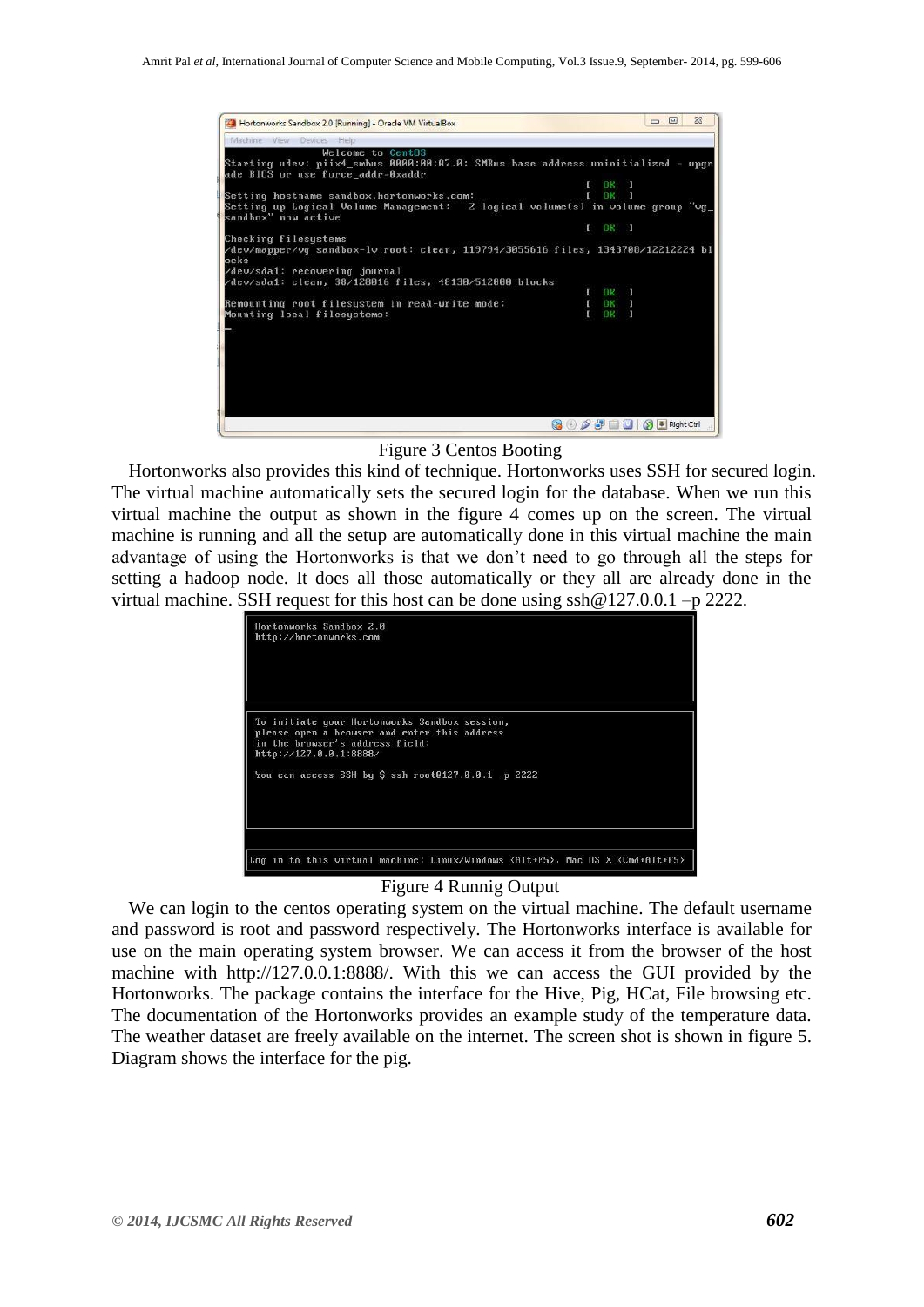|                                                                                              |                     |                                                       | $\odot$ 0 $\ast$ $\Box$ |
|----------------------------------------------------------------------------------------------|---------------------|-------------------------------------------------------|-------------------------|
| Apps For quick access, place your bookmarks here an the bookmarks bas. (import bookmarks now |                     |                                                       | Citar bostmake          |
| <b></b>                                                                                      |                     |                                                       | After                   |
| My Stripts Query history                                                                     |                     |                                                       |                         |
| My scripts                                                                                   | <b>QIREW SCRAFT</b> | TBY.                                                  |                         |
| All across yet                                                                               |                     | Pig script @ PiG helper*<br>1                         |                         |
| Settings<br>III Ernal notification                                                           |                     |                                                       |                         |
| <b><i>USIA ODINED FUNCTIONS W</i></b>                                                        |                     |                                                       |                         |
| @ Upload LOF Jan                                                                             |                     |                                                       |                         |
|                                                                                              |                     |                                                       |                         |
|                                                                                              |                     |                                                       |                         |
|                                                                                              |                     |                                                       |                         |
|                                                                                              |                     |                                                       |                         |
|                                                                                              |                     |                                                       |                         |
|                                                                                              |                     |                                                       |                         |
|                                                                                              |                     |                                                       |                         |
|                                                                                              |                     |                                                       |                         |
|                                                                                              |                     |                                                       |                         |
|                                                                                              |                     |                                                       |                         |
|                                                                                              |                     |                                                       |                         |
|                                                                                              |                     |                                                       |                         |
|                                                                                              |                     |                                                       |                         |
|                                                                                              |                     |                                                       |                         |
|                                                                                              |                     |                                                       |                         |
|                                                                                              |                     |                                                       |                         |
|                                                                                              |                     |                                                       |                         |
|                                                                                              |                     |                                                       |                         |
|                                                                                              |                     |                                                       |                         |
|                                                                                              |                     | confficialog (i) e.g. confficialog<br>+ pig arguments |                         |
|                                                                                              |                     | Save Excele Explan Syrfacebook                        |                         |

Figure 5 GUI Interface

#### *C. Cloudera:*

Cloudera also provide big data solution. It also uses the Hadoop for big data management. Cloudera also saves from the difficult installation of Hadoop on a node. It provides the virtual disk as well as a package repository which will install all packages for the Cloudera working. The Cloudera manager binary can be downloaded from [8] there website. It provides a cloudera-manager-installer.bin file. The Cloudera is available for the Linux platform like RHEL, Ubuntu, and Centos etc. The installer script or the .bin file is executed and it will install all the required packages for the Cloudera to work. According to the Cloudera documentation [9] the host on which the Cloudera is to be installed must be having at least 10 GB of RAM. The internet connection is required for the installation of the packages.

For installing the Cloudera we should have the root privilege to install the Cloudera. The commands used for installation are:

First change the file and make it executable by providing full 777 privilege to it by using Sudo chmod 777 cloudera-manager-installer.bin

Then execute the following command

Sudo ./cloudera-manager-installer.bin



Figure 6 Cloudera Installations 1.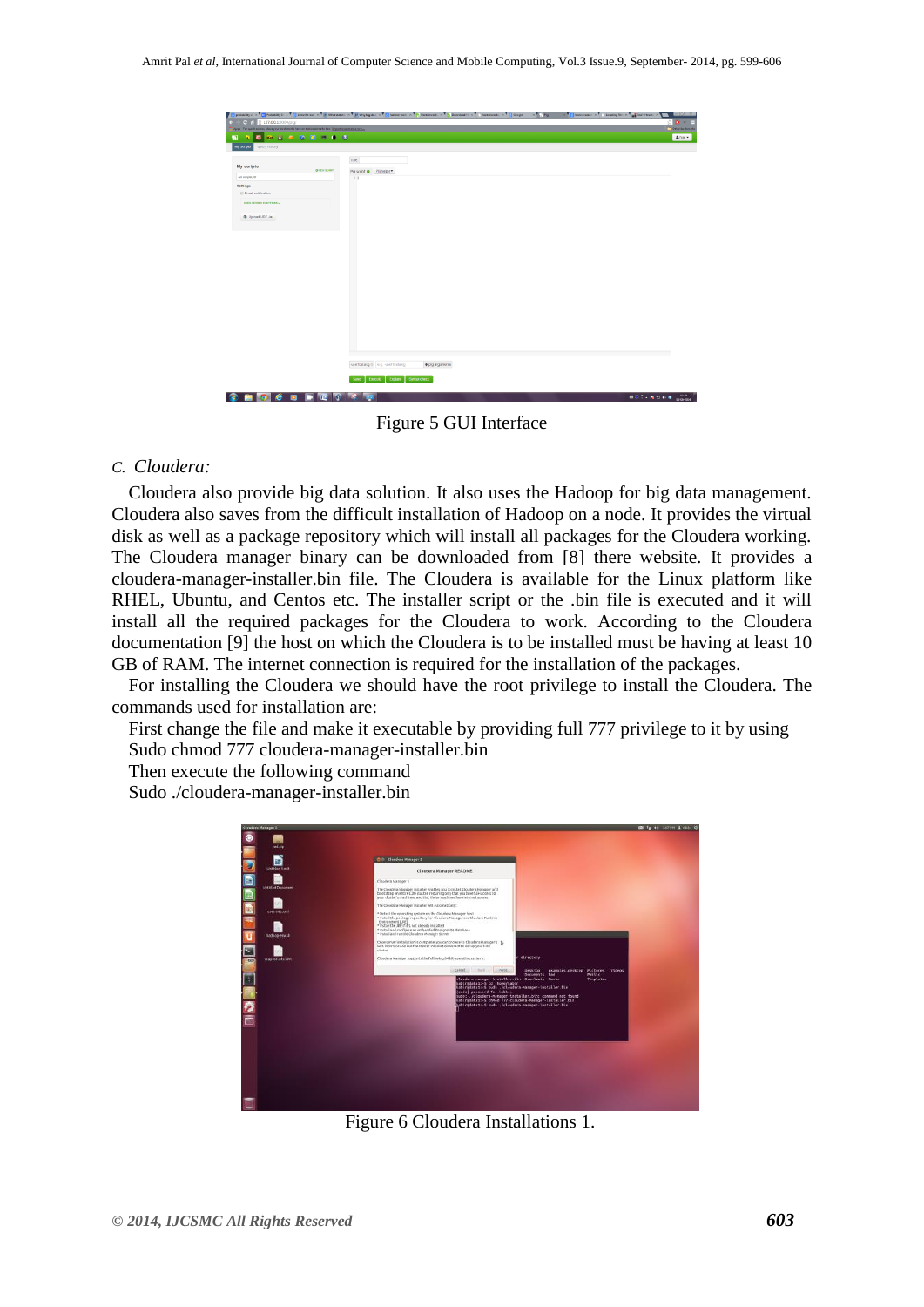This is the way to install the installation process for the Cloudera big data solution. Figure 6 shows the starting of the installation process. Next it will ask for the licence. As it requires the internet connection for its installation it will start downloading the packages from the internet. Figure 7 shows the process of downloading the packages from the internet or from the repositories for its installation.



Figure 7 Cloudera Installation 2

As the installation of the packages and the repository is done, then the URL which can be used for access of the interface is provided after the installation. Diagram below shows that it is



Figure 8 Licence Agreement

The licence agreement should be done after this step. There is availability of different types of licence which are available. The user should chose one of them then continue for the installation. The IP address for the DataNode should be specified. In our case it is 172.16.13.194.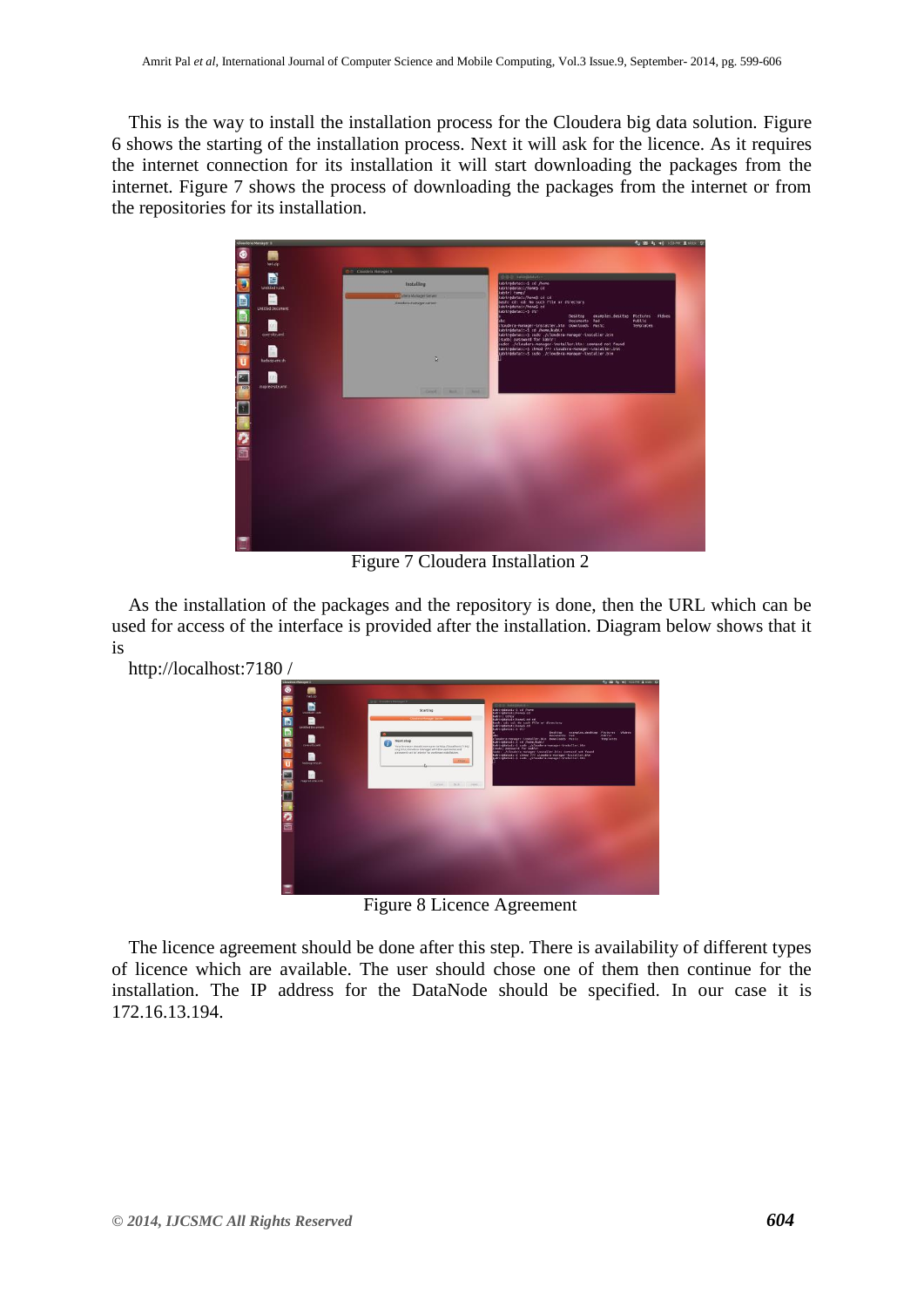| Specify heats for your COH cleaker Installation. - Clouders Manager - Mozilla Firefox | disadera ha feep document > C Cloudera Manager Quick St > C Specify hosts for your CDH  2 + |                                                                                                                      |               |                                                       |                                             | 4 8 1 40 43999 1 star 0 |
|---------------------------------------------------------------------------------------|---------------------------------------------------------------------------------------------|----------------------------------------------------------------------------------------------------------------------|---------------|-------------------------------------------------------|---------------------------------------------|-------------------------|
| O<br>B localhost:7100/cm(lexpress-wizard/hosts                                        |                                                                                             |                                                                                                                      |               |                                                       | <b>C B</b> y Google                         | $9 + 2$                 |
| cloudera manager                                                                      |                                                                                             |                                                                                                                      |               |                                                       |                                             | Support: A admin. -     |
| э                                                                                     |                                                                                             | Specify hosts for your CDH cluster installation.                                                                     |               |                                                       |                                             |                         |
|                                                                                       |                                                                                             | Hosts should be specified using the same hostname (FQDN) that they will identify themselves with.                    |               |                                                       |                                             |                         |
| E                                                                                     |                                                                                             | Cloudera recommends including Cloudera Manager Server's host. This will also enable health monitoring for that host. |               |                                                       |                                             |                         |
| E                                                                                     |                                                                                             | Hint: Search for hostnames and/or IP addresses using patienna m.                                                     |               |                                                       |                                             |                         |
| <b>DE SOLO</b>                                                                        |                                                                                             |                                                                                                                      |               |                                                       | 1 hosts scanned, 1 running 55H Q New Scansh |                         |
|                                                                                       | <b>Expanded Query</b>                                                                       | Hostname (FGDR)                                                                                                      | IP Address    | <b>Currently Managed Result</b>                       |                                             |                         |
|                                                                                       | # 172.16.13.194                                                                             | data1.local                                                                                                          | 172.16.13.194 | No                                                    | V Host ready: 0 ms response time.           |                         |
|                                                                                       |                                                                                             |                                                                                                                      |               |                                                       |                                             |                         |
|                                                                                       |                                                                                             |                                                                                                                      |               |                                                       |                                             |                         |
|                                                                                       |                                                                                             |                                                                                                                      |               |                                                       |                                             |                         |
|                                                                                       |                                                                                             |                                                                                                                      |               |                                                       |                                             |                         |
|                                                                                       |                                                                                             |                                                                                                                      |               |                                                       |                                             |                         |
|                                                                                       |                                                                                             |                                                                                                                      |               |                                                       |                                             |                         |
|                                                                                       |                                                                                             |                                                                                                                      |               |                                                       |                                             |                         |
|                                                                                       |                                                                                             |                                                                                                                      |               |                                                       |                                             |                         |
|                                                                                       |                                                                                             |                                                                                                                      |               |                                                       |                                             |                         |
|                                                                                       |                                                                                             |                                                                                                                      |               |                                                       |                                             |                         |
|                                                                                       |                                                                                             |                                                                                                                      |               |                                                       |                                             |                         |
|                                                                                       |                                                                                             |                                                                                                                      |               |                                                       |                                             |                         |
|                                                                                       |                                                                                             |                                                                                                                      |               |                                                       |                                             |                         |
|                                                                                       |                                                                                             |                                                                                                                      |               |                                                       |                                             |                         |
|                                                                                       |                                                                                             |                                                                                                                      |               |                                                       | Þ.                                          |                         |
|                                                                                       |                                                                                             |                                                                                                                      |               |                                                       |                                             |                         |
|                                                                                       | <b>KBack</b>                                                                                |                                                                                                                      |               |                                                       | * Continue                                  |                         |
|                                                                                       | T.                                                                                          |                                                                                                                      |               | $\Omega$ $\Omega$ $\Gamma$ $\Gamma$ $\Omega$ $\Gamma$ |                                             |                         |

Figure 9Cloudera First GUI

The interface which is available after the installation of the Cloudera provides the information about the number of nodes, the task etc. All the information can be accessible through the interface. The default user name and password for the setup is admin. The login screen is shown below.

| Login - Claudera Manager - Mozilla Firefox                      |                                 |                                | <b>m h</b> of those four $\phi$ |
|-----------------------------------------------------------------|---------------------------------|--------------------------------|---------------------------------|
| €<br>Their volte finish  Their New Old the Clerk Collection 2 + |                                 | $\cdot$ e $\mathbf{B}$ - toops |                                 |
| + discribed: minutions<br>cloudera manager                      |                                 |                                | $Q + Q$<br>Support Partel Help  |
| B                                                               |                                 |                                |                                 |
|                                                                 |                                 |                                |                                 |
|                                                                 |                                 |                                |                                 |
|                                                                 |                                 |                                |                                 |
|                                                                 |                                 |                                |                                 |
|                                                                 | Login                           |                                |                                 |
|                                                                 | A Quernane:<br>adrin            |                                |                                 |
|                                                                 | <b><i>A Password</i></b>        |                                | $\frac{1}{2}$                   |
|                                                                 | $_{\rm cool}$                   |                                |                                 |
|                                                                 | - Retenter me on this computer. |                                |                                 |
|                                                                 | Login                           |                                |                                 |
|                                                                 |                                 |                                |                                 |
|                                                                 |                                 |                                |                                 |
|                                                                 |                                 |                                |                                 |
|                                                                 |                                 |                                |                                 |
|                                                                 |                                 |                                |                                 |
|                                                                 |                                 |                                |                                 |
|                                                                 |                                 |                                |                                 |
|                                                                 |                                 |                                |                                 |
|                                                                 |                                 |                                |                                 |
|                                                                 |                                 |                                |                                 |
|                                                                 |                                 |                                |                                 |
|                                                                 |                                 |                                |                                 |
|                                                                 |                                 |                                |                                 |
|                                                                 |                                 |                                |                                 |
|                                                                 |                                 |                                |                                 |
|                                                                 | Figure 10 Login Screen          |                                |                                 |

Figure 10 Login Screen

By doing these step the installation of the Cloudera setup can be done for big data.

#### **IV.CONCLUSIONS**

We have done setup of big data processing technology. Hadoop provides all project source code. It is easy to setup the big data processing environment using the virtual images. For a full working cluster it is recommended to use the Apache Hadoop project source code. While working with the Hadoop there is need to edit number files. The Hadoop distributed file system and the Map reduce provides efficient big Data handling. In future will develop map reduce algorithms for processing the data.

# **REFERENCES**

- [1] Data http://en.wikipedia.org/wiki/Data.
- [2] Big Data http://en.wikipedia.org/wiki/Big\_data.
- [3] http://hdfpga.blogspot.in/2012/06/microsoft-oracle-ibm-supply-big-data.html.
- [4] Jeffrey Dean and Sanjay Ghemawat, "MapReduce: Simplified Data Processing on Large Clusters", Google, Inc.
- [5] Hortonworks http://hortonworks.com/hdp/docs/.